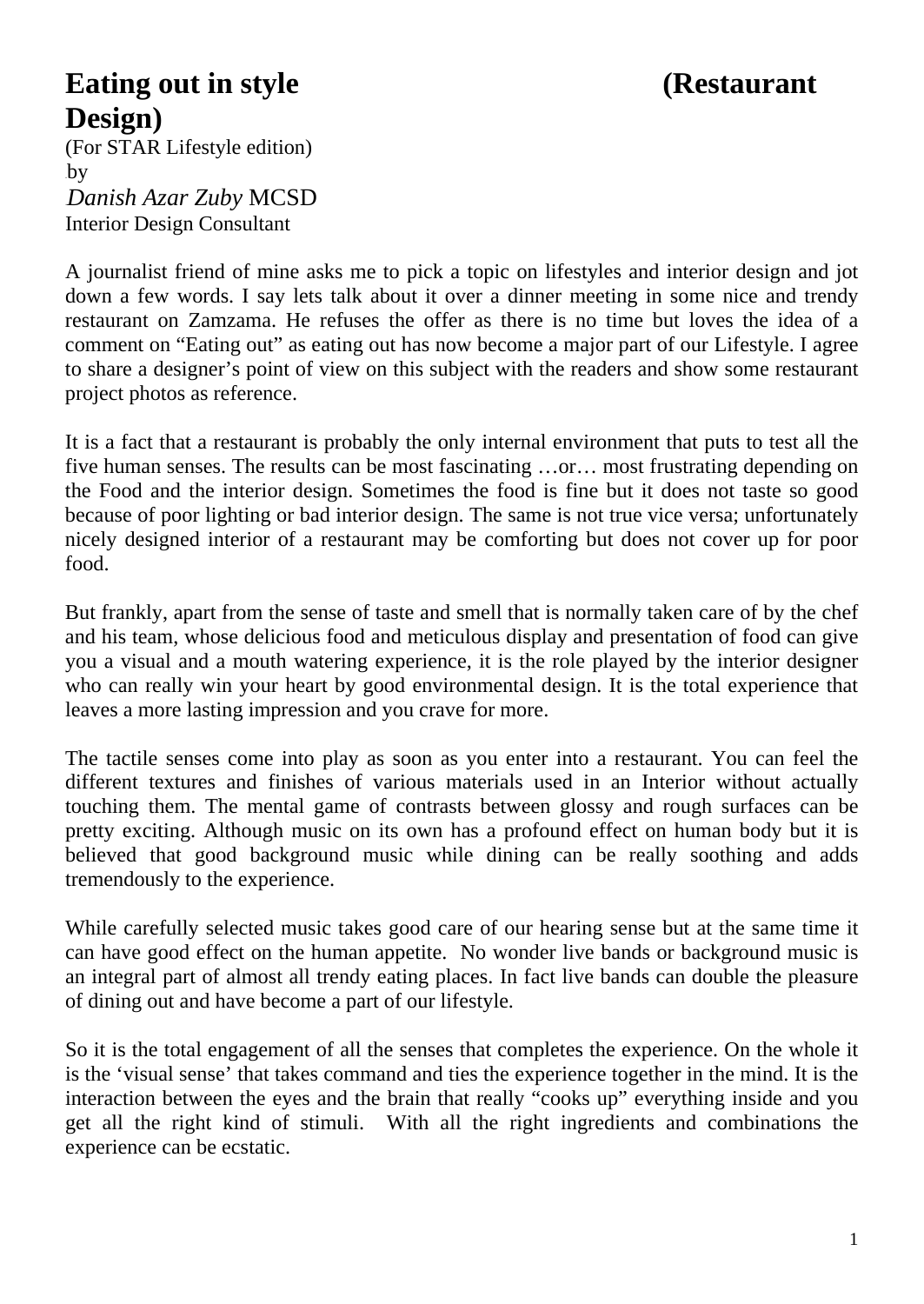One may dare to say that we as a society are lacking in all forms of essential excitement and entertainment in life but have become, over a period of time, self sufficient in at least one aspect of fulfillment i.e. gastronomic excitement. And we all know that "eating out" is generally speaking a family affair, an occasion to meet, eat and have a nice time. With the result the city is riddled with all sorts of eating places full of style and different themes.

While planning a designer is confronted with catering for not only single and doubles tables, but for fours and sixes and eights. But today we see restaurants doing roaring business that show flexibility in seating and which rearranges its seating to cater for a large family gathering instantly. Thus a restaurant becomes one of the most challenging design project for an interior designer.

Let's briefly touch upon concept planning of a restaurant from a designer's point of view. And see what goes behind the scenes to conceive an eating environment and how it takes shape. As a starting brief for a restaurant project for a local five star, the name "Jharoka" was suggested by the owner. This was developed as a theme for the restaurant by the designer after some reading and collection of references of Jharokas from various sources.

Jharoka, basically means a protruding balcony. These balconies evolved during the height of mogul architectural era. It was designed to allow the royal ladies to enjoy the external environment without really losing on the compulsory parda or hijab.

After the research work a small session of graphic design delivered an 'abstract motif' which could be replicated in two and three dimensions and which became a conspicuous signature for the restaurant. This motive was used to create small niches and mini balconies, a modern equivalent of Jharokas. These little balconies would eventually house artworks and art objects of mogul era as a food for thought, a display of our glorious heritage.

This single motif was also used on the wall paneling and stone cladding. It was also used on the floor Pattern and then it became the front cover of the menu for the restaurant.

Pen and sepia ink sketches of Jharokas of mogul era were commissioned to a local artist and were displayed on wall panels dedicated to graphics. A huge oil color mural painting showing architectural splendor of the grand mogul era was also commissioned and which adorned the walls of a split level area on the poolside of the restaurant.

The play of textures and an earthy color scheme was employed for visual décor. Because this was a 24 hour coffee shop and a restaurant, a portion was laid out with casual furniture the rest was given the formal look with banquet seating. The floor Pattern echoed on the false ceiling and indirect lighting troughs that concealed all the services. Further excitement was added by split levels here and there with change of floor finish that is oak floor boarding on the raised floor and woolen carpet in the sunken flooring.